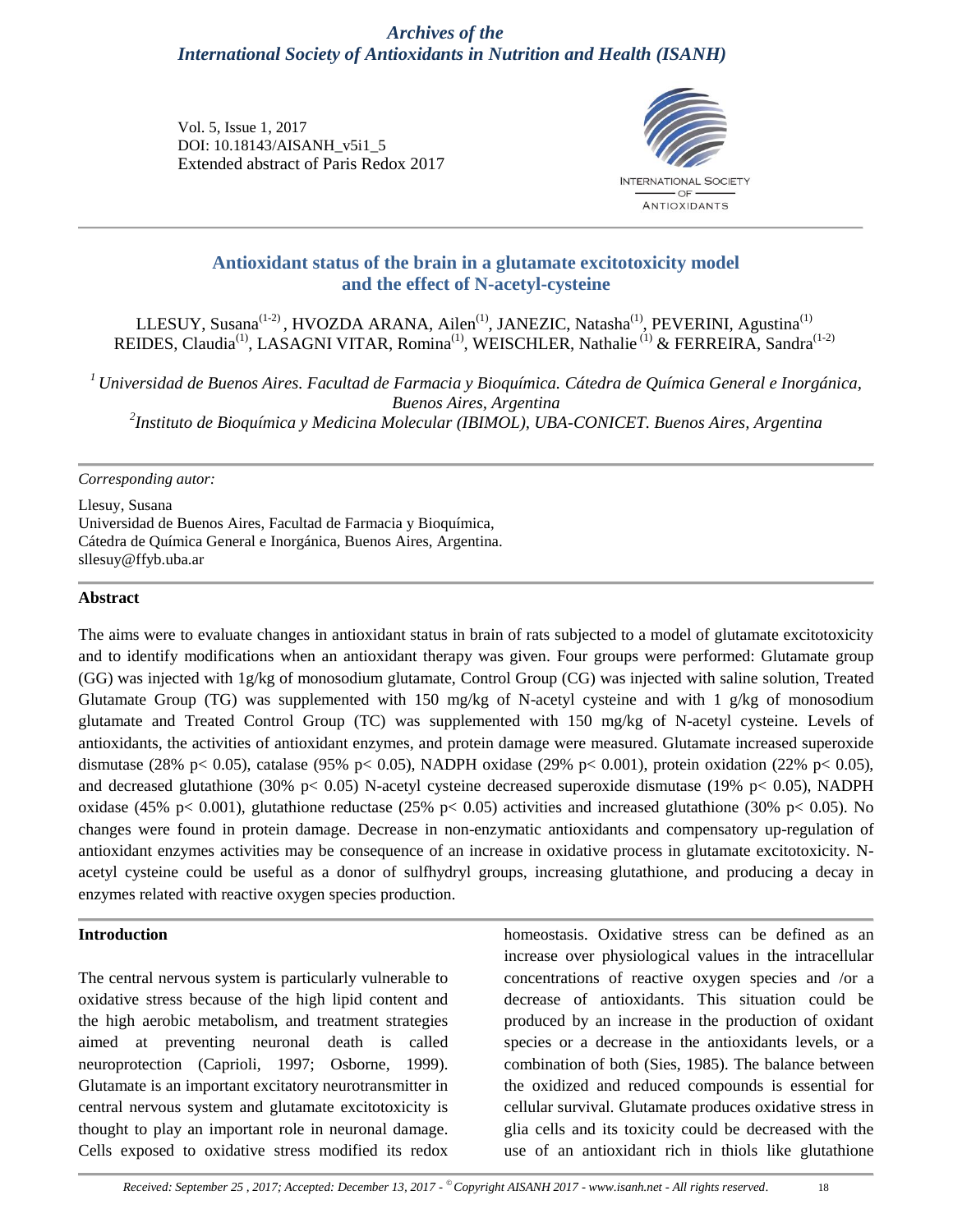(Han, 1997). N-acetyl cysteine (NAC) could be useful as a donor of sulfhydryl groups, increasing glutathione levels. The aims of this study were to evaluate changes in antioxidant status in brain of rats subjected to a glutamate excitotoxicity model and to identify modifications when an antioxidant therapy with Nacetyl-cysteine was given.

In order to assess the occurrence of oxidative stress and the protection of an antioxidant therapy the following markers were evaluated in brain homogenates: activities of antioxidant enzymes, levels of non-enzymatic antioxidants and markers of oxidative damage.

## **Materials & methods**

*Experimental model:* The experimental model consisted of female wistar rats of 120 g weight (4 weeks), divided into four groups: Glutamate Group which was injected (i.p) with 1g/kg weight of monosodium glutamate, Control Group was injected (i.p) with saline solution, Treated Glutamate Group was supplemented with 150 mg/kg weight of NAC and with 1 g/kg weight of monosodium glutamate and Treated Control Group was supplemented with 150 mg/kg weight of NAC. The supplementation was given every day while the glutamate was injected at days 1, 5 and 9. At day 13 rats were sacrificed with ketamine/xylazine and brains were separated. The Committee for Care and Use of Laboratory Animals (CICUAL) of the School of Pharmacy and Biochemistry University of Buenos Aires approved every experimental procedure. The following markers were evaluated in brain homogenates:

*Catalase (CAT):* was determined by measuring the decrease in absorption of hydrogen peroxide at 240 nm. The results were expressed as CAT content in pmol/mg of protein. (Ferreira *et al.,* 2013).

*Superoxide dismutase activity (SOD):* was determined by following the inhibition of the rate of autocatalytic adenochrome formation at 480 nm. The enzyme activity was expressed as U SOD/mg of protein. One unit was defined as the amount of enzyme that inhibited the rate of adrenochrome formation by 50% (Ferreira *et al*., 2013).

*Thioredoxin reductase activity (TRxR):* was evaluated spectrophotometrically with di tio nitro benzene (DTNB) and reduced nicotinamide adenine dinucleotide phosphate (NADPH) a 412 nm. Results were expressed as nmol/ min.mg protein (Holmgren & Bjornstedt, 1995).

*Glutathione peroxidase activity (GPx):* was determined by following NADPH oxidation at 340 nm. Results were expressed as nmol/ min mg of protein (Ferreira *et al.,* 2013).

*Glutathione Reductase activity (GR):* was determined by following NADPH oxidation at 340 nm. Results were expressed as nmol/ min mg of protein (Ferreira *et al*., 2013).

*Glutathione S-transferase (GST):* the reaction medium consisted of 1-Chloro-2,4-dinitrobenzene (CDNB) and glutathione. In presence of the enzyme it formed an adduct which could be followed spectrophotometrically at 340 nm. Results were expressed as U/ mg of protein (Habig, 1974).

*Glucose-6-phosfate dehydrogenase activity (G6PDH):* was determined by following NADPH reduction at 340 nm in presence of 20 mM glucose-6-phosphate and 10 mM NADP<sup>+</sup>. Results were expressed as U/ min mg of protein (Leong, 1984).

*NADPH oxidase (NOX):* was measured by chemiluminescence in presence of buffer phosphate, EGTA, sucrose, lucigenin and NADPH. Results were expressed as U/ mg protein (Wei, 2006).

*Glutathione levels (GSH):* the reaction medium consisted of phosphate buffer pH 7.00, 5,5'-dithio-bis-2 nitrobenzoic acid (DTNB), NADPH and glutathione reductase in a kinetic assay at 412 nm. Results were expressed in μmol/ g organ (Ferreira *et al.,* 2013).

*Ascorbic acid levels (AA):* samples were treated with phosphotungstic acid and incubated at room temperature. The absorbance of the supernatant was measured at 700 nm, and a standard curve was established with a set of serial dilutions of AA. Results were expressed as μM (Ferreira *et al.,* 2013).

*Thiobarbituric acid reactive substances (TBARS):* were determined using a spectrophotometric method based on the 2-thiobarbituric acid reaction. TBARS was detected at 535 nm. Results were expressed in pmol/mg protein (Ferreira *et al.,* 2013).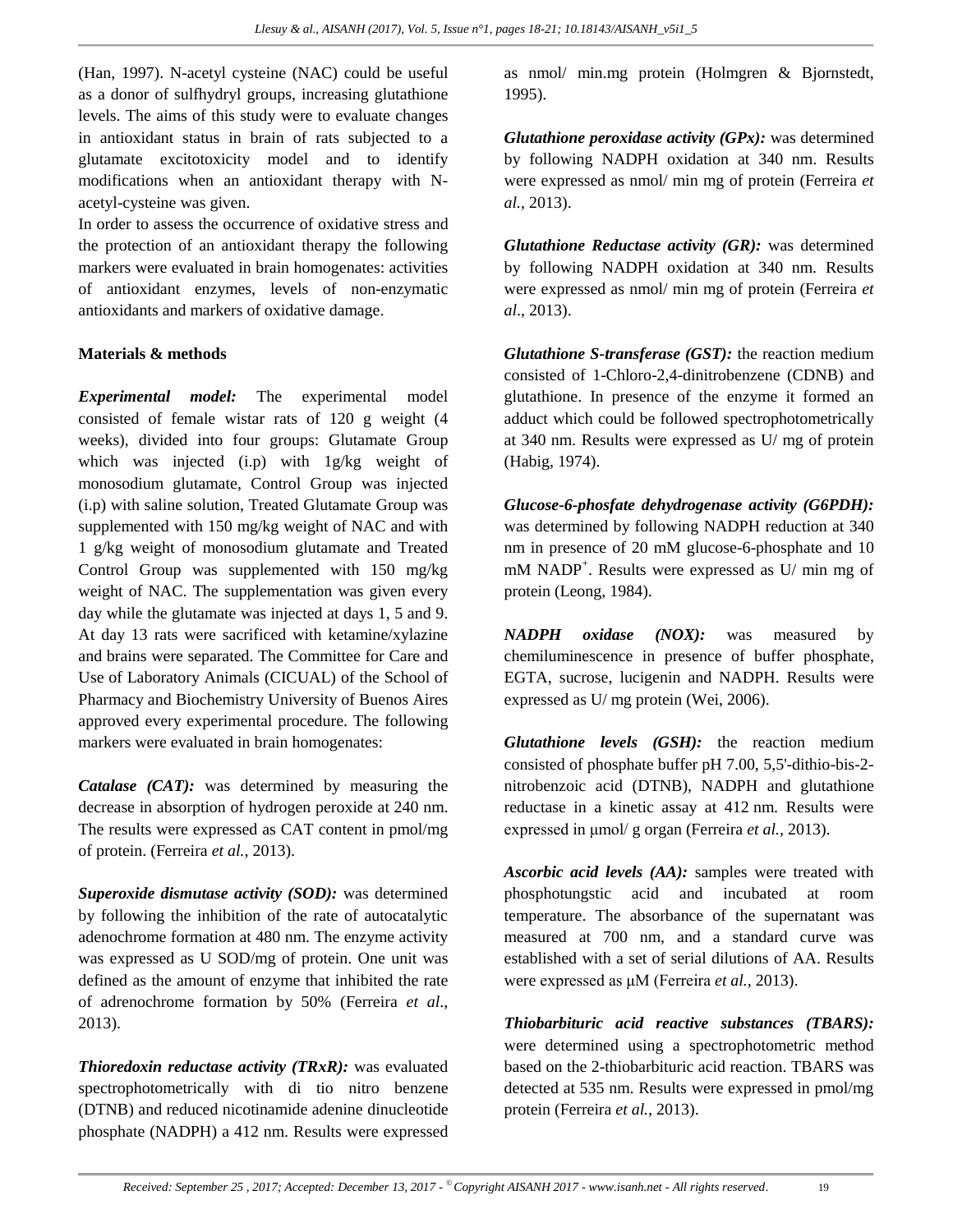*Protein carbonylation (PC):* was detected with 2,4-di nitro-phenylhydrazine (DNPH), which leads to the formation of a stable product that is soluble in 6 M guanidine and quantified by a spectrophotometric assay at 370 nm. Results were expressed as nmol/mg of protein (Ferreira *et al.,* 2013).

*Data and statistical analysis*: Statistical calculations were performed with the GraphPad InStat statistical package for Windows. Data are expressed as mean value  $\pm$  SEM (standard error of the mean). Statistical significance of the differences between the groups was calculated by ANOVA and a probability value of p smaller than 0.05 indicated a statistically significant difference.

#### **Results**

SOD activity was  $5.90 \pm 0.10$  U/mg protein in Glutamate Group (Control Group  $4.63 \pm 0.17$  U/mg protein  $p < 0.05$ ), CAT levels were  $0.35 \pm 0.06$  pmol/mg protein in Glutamate Group (Control Group  $0.18 \pm 0.02$ ) pmol/mg prot  $p < 0.05$ ), TRxR was  $9.4 \pm 1.5$  nmol/min. mg protein in Glutamate Group (Control Group 7.1 ± 0.4 nmol/ min.mg protein  $p < 0.05$ ).

**Table 1: Activities of different enzymes**

|                                        | <b>CONTROL</b>  | <b>GLUTAMATE</b> | <b>EFFECT</b> |
|----------------------------------------|-----------------|------------------|---------------|
| <b>CAT</b><br>(pmol/mg)<br>protein)    | $0.18 + 0.02$   | $0.35 + 0.06*$   | 94%           |
| <b>TRxR</b><br>(mmol/min)<br>protein)  | $7.1 + 0.4$     | $9.4 + 1.5*$     | 32%<br>♠      |
| <b>GST</b><br>(U/mg)<br>protein)       | $0.028 + 0.001$ | $0.038 + 0.004*$ | 36%           |
| <b>G6PDH</b><br>(U/min mg)<br>protein) | $0.014 + 0.001$ | $0.017 + 0.001*$ | 21%           |

*\*p<0.05*

GT in Glutamate Group was  $0.038 \pm 0.004$  U/mg protein (Control Group  $0.028 \pm 0.001$  U/mg protein *p*<0.05). GR in Glutamate Group was  $22.6 \pm 1.0$  nmol/ min.mg protein (Control Group  $19.6 \pm 1.2$  nmol/min.mg) protein *p*<0.05). G6PDH was  $0.017 \pm 0.001$  U/min.mg protein for Glutamate Group (Control Group 0.014 ± 0.001 U/min. mg protein *p<0.05*) (Table 1).

PC was  $6.30 \pm 0.02$  nmol/ mg protein for Glutamate Group (Control Group  $5.07 \pm 0.05$  nmol/ mg protein  $p$ <0.05). AA was 64  $\pm$  18 mM for Glutamate Group (Control Group  $160 \pm 3$  mM  $p < 0.01$ ). GSH concentration was  $0.32 \pm 0.04$  mmol/g organ for Glutamate Group (Control Group  $0.43 \pm 0.04$  mmol/g

organ  $p < 0.05$ ). NOX activity was  $0.067 \pm 0.001$  U/mg protein for Glutamate Group (Control Group  $0.051 \pm$ 0.0020 U/mg protein *p<0.01*) No significant differences were found in TBARS levels and GPx activity. (Table 2)

| Table 2 : Markers of oxidative damage and levels of non-enzymatic |
|-------------------------------------------------------------------|
| antioxidants                                                      |

| <b>CONTROL</b>  | <b>GLUTAMATE</b> | <b>EFFECT</b> |
|-----------------|------------------|---------------|
| $837 \pm 68$    | $735 \pm 90$     |               |
| $5.07 \pm 0.05$ | $6.30 + 0.02*$   | 24% ▲         |
| $0.43 \pm 0.04$ | $0.33 \pm 0.04*$ | 26%           |
| $160 + 3$       | $64 + 18**$      | 60%           |
|                 |                  |               |

*\*p<0.05 and \*\*p<0.001*

The supplementation with NAC decreased SOD activity 19% (*p<0.05*), GR 25% *(p<0.05*), NADPH oxidase 48% *(p<0.01*), and increased glutathione

28%  $(p<0.05)$  compared to glutamate group. NAC also increased glutathione 30% (*p<0.05*) respect control group. No changes were found in protein carbonylation, which indicates that this type of protein damage was not observed in this model (Table 3).

| Table 3: Effect of the suplementation with N-acteyl –cysteine in glutamate |  |  |  |  |
|----------------------------------------------------------------------------|--|--|--|--|
| excitotoxicity model                                                       |  |  |  |  |

|                      | <b>CONTROL</b> | <b>TREATED</b><br><b>CONTROL</b> | <b>GLUTAMATE</b> | <b>TREATED</b><br><b>GLUTAMATE</b> |
|----------------------|----------------|----------------------------------|------------------|------------------------------------|
|                      |                |                                  |                  |                                    |
| <b>SOD</b>           |                |                                  |                  |                                    |
| (U/mg)               | $4.63+0.17$    | $4.59 + 0.20$                    | $5.90 + 0.10*$   | $4.78 + 0.10^{\dagger}$            |
| protein)             |                |                                  |                  |                                    |
| <b>GR</b>            |                |                                  |                  |                                    |
| (mmol)               | $19.6 + 1.2$   | $21.0 + 1.0$                     | $22.6 + 1.0**$   | $16.95 + 1.0^{\dagger}$            |
| min mg               |                |                                  |                  |                                    |
| protein)             |                |                                  |                  |                                    |
| NOX.                 |                |                                  |                  |                                    |
| (mUA)                | $50 + 2$       | $47 + 3$                         | $67 \pm 1***$    | $35 + 2^{\dagger\dagger}$          |
| mg                   |                |                                  |                  |                                    |
| protein)             |                |                                  |                  |                                    |
| <b>GSH</b>           |                |                                  |                  |                                    |
| $(\mu \text{mol}/g)$ | $0.43 + 0.04$  | $0.56 + 0.04*$                   | $0.33+0.04*$     | $0.42 + 0.02^{\dagger}$            |
|                      |                |                                  |                  |                                    |

*\*p<0.05 vs CG, \*\*p<0.01 vs CG, † p<0.05 vs GG, ††p<0.01 vs GG*

#### **Conclusion**

In this study we evaluated the changes in antioxidant status in brain of rats subjected to a glutamate excitotoxicity model and the modifications when Nacetyl-cysteine was given since it was a donor of sulfhydryl groups.